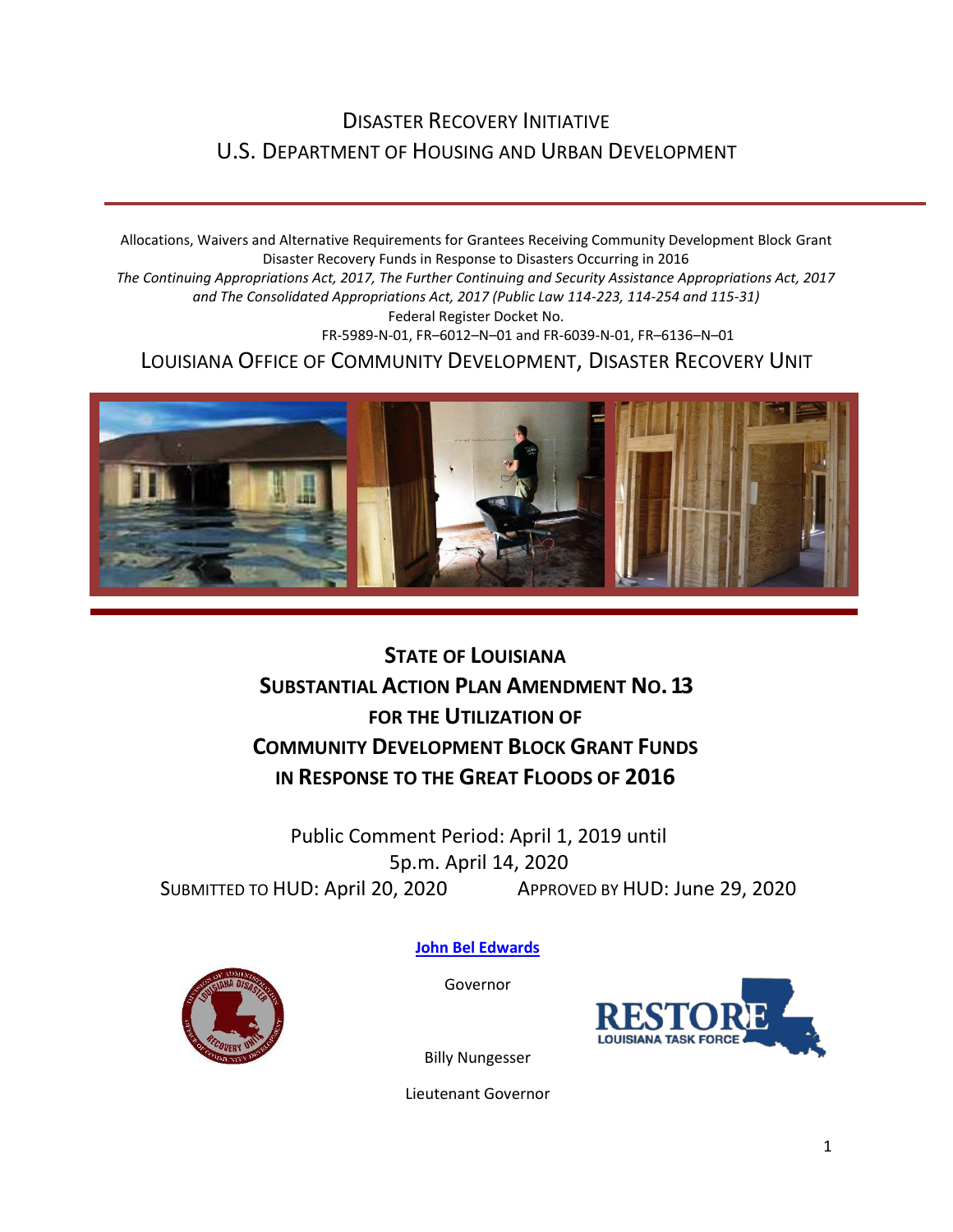### 1. Summary of Changes

Action Plan Amendment No. 13 (APA 13) adjusts existing program budgets and beneficiaries and creates a new program in order to address the outstanding unmet recovery needs from the Great Floods of 2016. To meet the remaining needs, the State of Louisiana is proposing the following changes:

- Establish a new affordable rental program, the *Louisiana Military Department-Affordable Rental Housing Program* (LMD-ARHP);
- Reduce the budget for the RLHP Interim Housing Assistance Program and create a budget for the Louisiana Military Department-Affordable Rental Housing Program (LMD-ARHP).

A new affordable housing recovery program is critical to the ongoing recovery of impacted communities and will help to stabilize the housing stock of the impacted areas. As a result of the proposed changes, impacted renters will receive assistance that better meets their needs based on the status of their recovery efforts, the state will better serve those economic sectors with remaining unmet needs, and the state will be better equipped to recover in a more coordinated, data-driven and resilient manner.

This APA is considered substantial as it involves the movement of \$10,000,000, creates a new program, and changes program beneficiaries.

| <b>State of Louisiana Total CDBG-DR Allocations</b>                           |                            |                |                           |  |  |  |
|-------------------------------------------------------------------------------|----------------------------|----------------|---------------------------|--|--|--|
|                                                                               | <b>Previous Allocation</b> | Change         | <b>Revised Allocation</b> |  |  |  |
| <b>Total Allocation</b>                                                       | \$1,708,407,000            |                | \$1,708,407,000           |  |  |  |
| <b>Restore Louisiana Homeowner Programs</b>                                   |                            |                |                           |  |  |  |
| Homeowner Assistance Program                                                  | \$1,163,896,906            |                | \$1,163,896,906           |  |  |  |
| RLHP Flood Insurance Assistance Program                                       | $$1,000,000-$              |                | \$1,000,000               |  |  |  |
| RLHP Interim Housing Assistance Program                                       | \$40,000,000               | (5 10,000,000) | \$30,000,000              |  |  |  |
| Rental Housing, Housing Assistance and                                        |                            |                |                           |  |  |  |
| <b>Homelessness Prevention Programs</b>                                       |                            |                |                           |  |  |  |
| Neighborhood Landlord Rental Program                                          | \$46,947,884               |                | \$46,947,884              |  |  |  |
| Neighborhood Landlord Program Phase II                                        | \$11,000,000               |                | \$11,000,000              |  |  |  |
| Multifamily Rental Gap Program                                                | \$22,515,518               |                | \$22,515,518              |  |  |  |
| Piggyback Program                                                             | \$79,756,303               |                | \$79,756,303              |  |  |  |
| Permanent Supportive Housing Program<br>$\bullet$                             | \$5,000,000                |                | \$5,000,000               |  |  |  |
| Rapid Rehousing Program<br>$\bullet$                                          | \$21,000,000               |                | \$21,000,000              |  |  |  |
| Resilient and Mixed Income Piggyback<br>$\bullet$<br>Program                  | \$34,810,709               |                | \$34,810,709              |  |  |  |
| Neighborhood Stabilization Housing<br>٠<br>Initiative                         | \$10,000,000               |                | \$10,000,000              |  |  |  |
| Soft Second Program                                                           | \$6,000,000                |                | \$6,000,000               |  |  |  |
| Safe Haven Program                                                            | \$4,000,000                |                | \$4,000,000               |  |  |  |
| Louisiana Military Department-Affordable<br>Rental Housing Program (LMD-ARHP) |                            | \$10,000,000   | \$10,000,000              |  |  |  |
| Restore Louisiana Economic Recovery and                                       |                            |                |                           |  |  |  |
| <b>Revitalization Programs</b>                                                |                            |                |                           |  |  |  |
| Small Business Loan Program                                                   | \$41,200,000               |                | \$41,200,000              |  |  |  |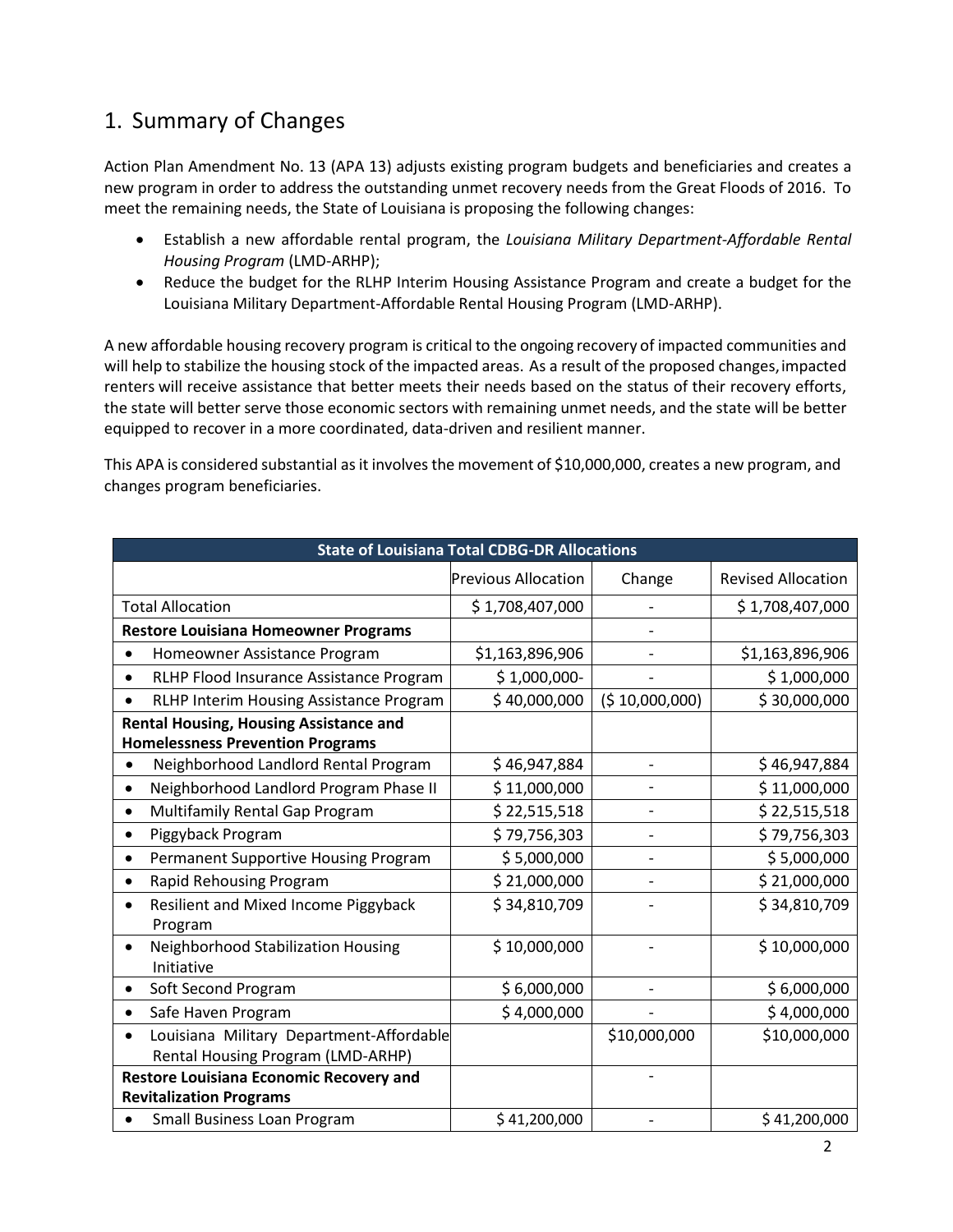| <b>Small Business Technical Assistance</b> | \$200,000     | \$200,000     |
|--------------------------------------------|---------------|---------------|
| Program                                    |               |               |
| Farm Recovery Program                      | \$20,000,000  | \$20,000,000  |
| Infrastructure Program (FEMA Match)        | \$115,000,000 | \$115,000,000 |
| First Responders Public Services Program   | \$8,000,000   | \$8,000,000   |
| Watershed Modeling and Planning            | \$16,600,800  | \$16,600,800  |
| <b>Regional Capacity Building Grant</b>    | $$3,200,000-$ | \$3,200,000   |
| Administration and Other Planning Expenses | \$58,278,880  | \$58,278,880  |

## 2. Proposed Use of Funds

#### **Interim Housing Assistance Program**

| <b>Eligible Activity</b>       | mortgage assistance, Rental assistance to displaced<br><b>Interim</b> |
|--------------------------------|-----------------------------------------------------------------------|
|                                | homeowners, HCDA Sections 105(a)(8), FR-5989-N-01, 81 FR 83254        |
| <b>National Objective</b>      | Benefit to low-to-moderate income persons and urgent need             |
| <b>Previous Program Budget</b> | \$40,000,000                                                          |
| <b>Budget Change</b>           | $-$10,000,000$                                                        |
| <b>Revised Program Budget</b>  | \$30,000,000                                                          |

**Budget change summary:** As created in the Action Plan 11, the RLHP Interim Housing Assistance Program is decreased by \$10M because of undersubscription. The revised budget is projected to cover all current and future needs. The survey and application periods for applicants in all tiers have been completed and the total homeowner applicant population has been identified. Moreover, the closing deadline was January 17, 2020, so the entire population of participating homeowners is identified.

### **Louisiana Military Department-Affordable Rental Housing Program (LMD-ARHP)**

**Program Summary:** This program will create new affordable multi-family rental housing for Louisiana's National Guard and Military Department located at or near Camp Beauregard in Pineville, Louisiana. This program will address the long-term housing recovery needs of Low-to-Moderate Income Louisiana military personnel and their families in flood impacted Rapides Parish. With affordable housing always in demand in the flood impacted communities, this program is similar in its goals to the Flood Piggyback Program and Flood Resilient Mixed-Income Piggyback Program in that it seeks to rehabilitate or construct quality affordable housing stock so desperately needed by LMI individuals and families in all flood impacted communities. These newly constructed 'on-base' LMI rental units will also free up 'off-base' affordable rental units formerly occupied by military members, thus further expanding the affordable rental housing stock.

| <b>Eligible Activity</b>  | <b>HCDA</b>                                                      |                                                           | Sections 105(a)(4), |  | Clearance, demolition, | removal. |
|---------------------------|------------------------------------------------------------------|-----------------------------------------------------------|---------------------|--|------------------------|----------|
|                           | reconstruction, and rehabilitation of buildings and improvements |                                                           |                     |  |                        |          |
| <b>National Objective</b> |                                                                  | Benefit to low-to-moderate income persons and urgent need |                     |  |                        |          |
| <b>Program Budget</b>     | \$10,000,000                                                     |                                                           |                     |  |                        |          |

**Administering Entity**: The State of Louisiana

**Proposed Use of Funds**: This state run program will provide a direct grant to the Louisiana Military